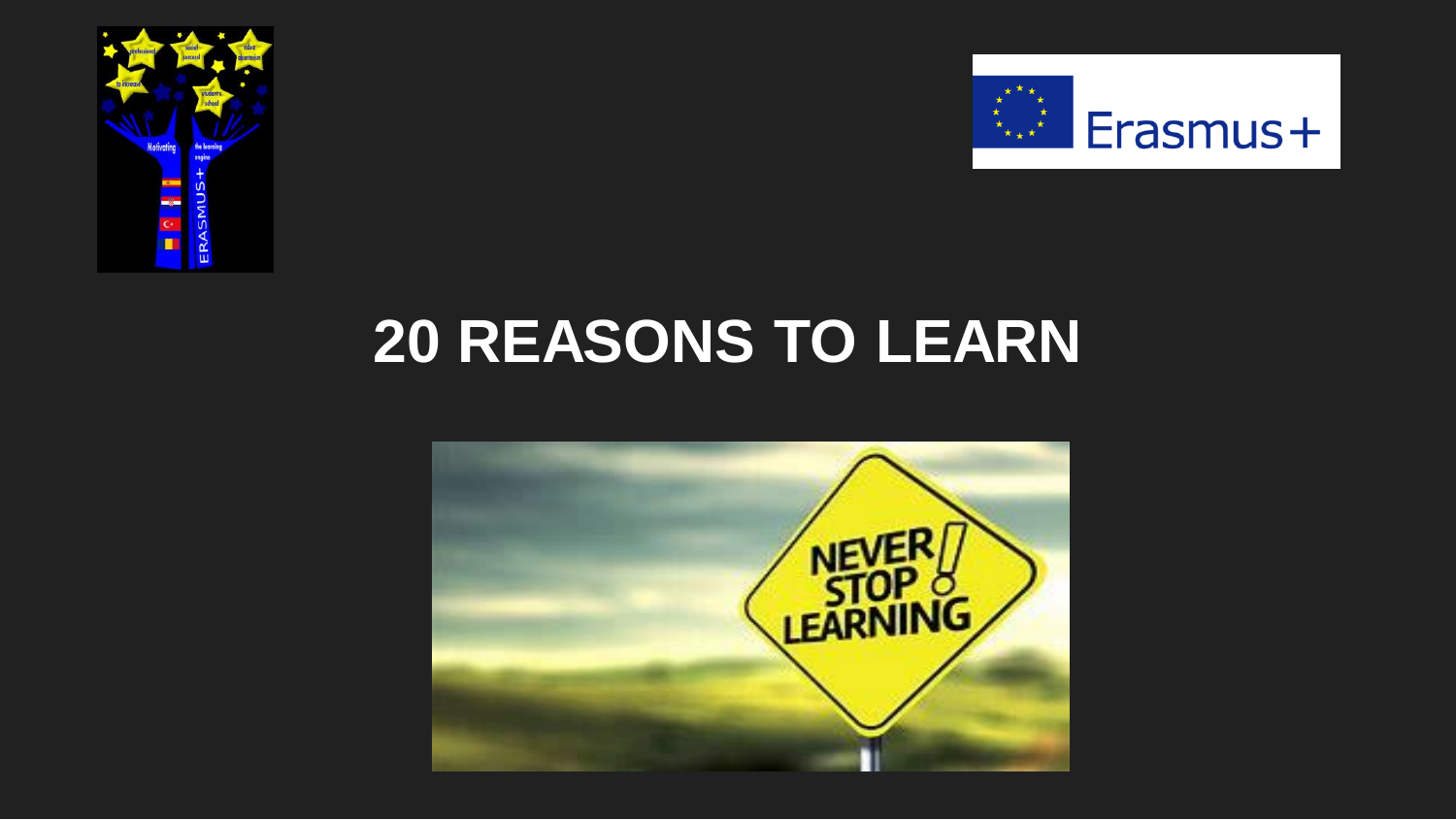

- **1. Personal and professional development.**
- **2. It can provide us with more and better opportunities (employment, personal life, etc) and improve our quality of life.**
- **3. A sense of accomplishment and pride.**
- **4. You gain confidence for trying new things.**
- **5. Learning something new will make you feel happier.**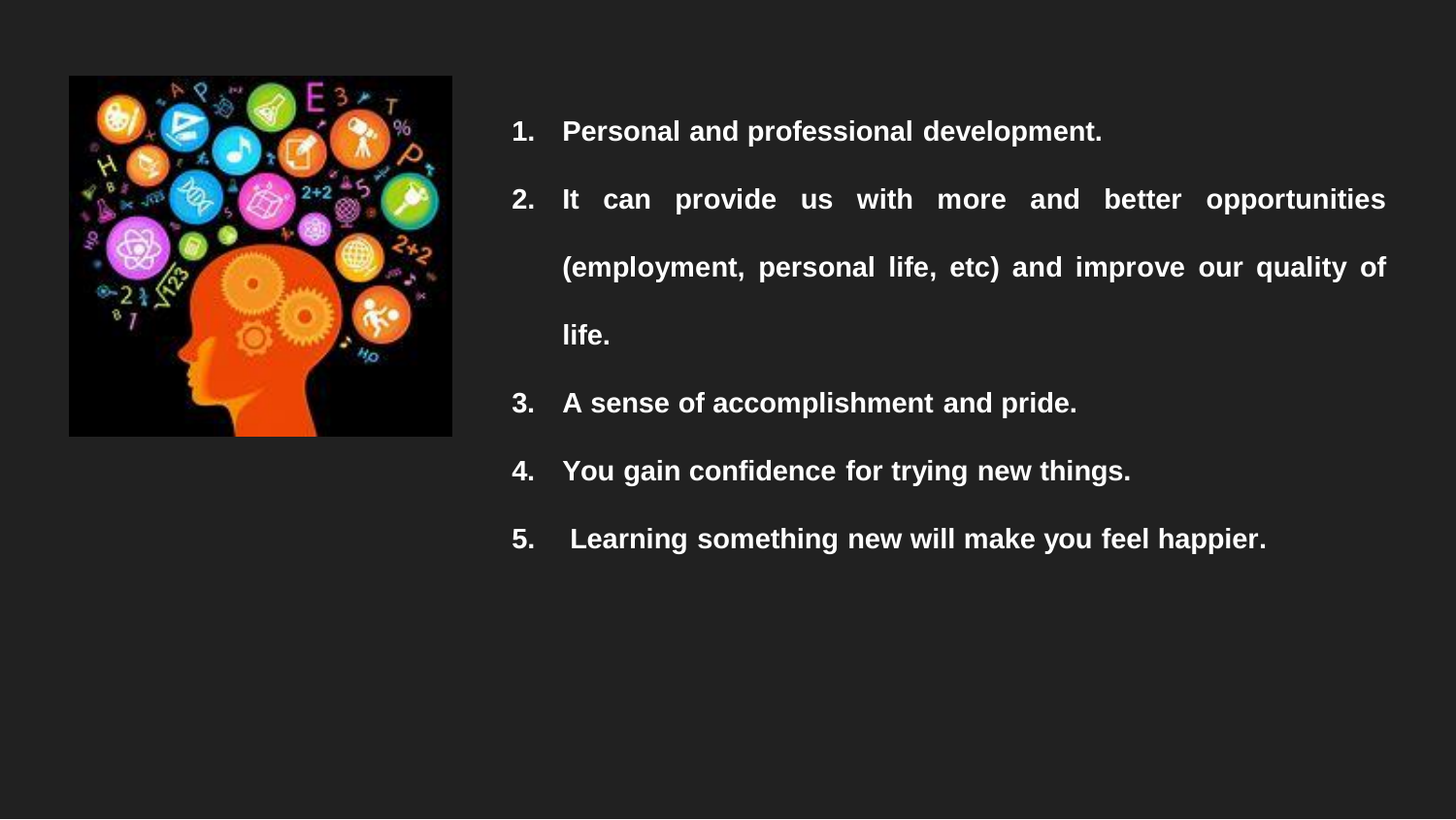**6- You get out of your comfort zone.**

**7- It helps you to acquiring new skills and find innovative solutions in your life.**

**8- It changes your mind and opens your attitude towards different perspectives.**

**9- You build stronger connections with other people that share your same or different interests.**

**10- Learning contributes to higher levels of resilience and**

**self-efficacy in completing a task or tackling a challenge.**

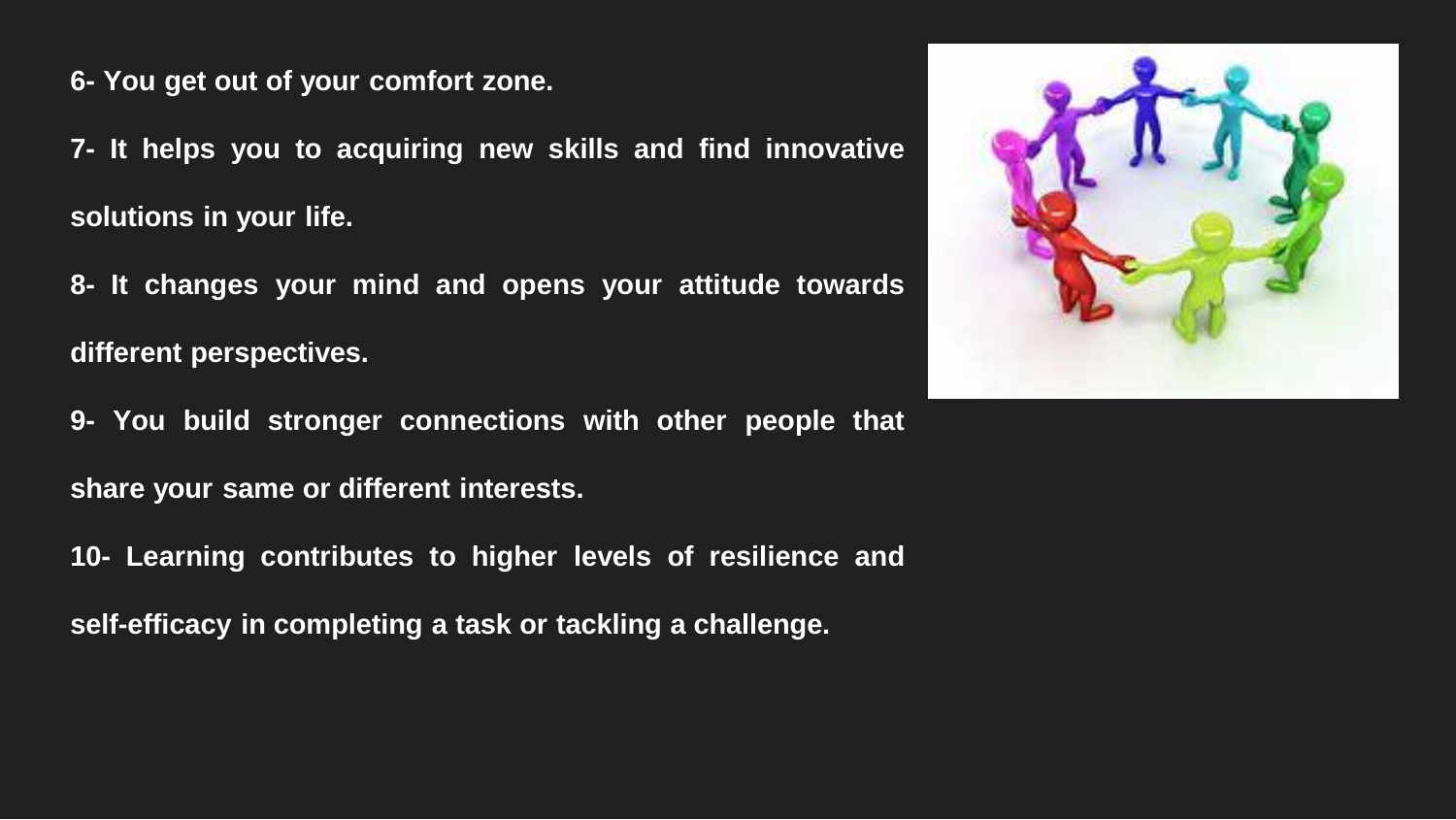**11- You can discover hidden talents or passions.**

**12- You have an open mind, ready to share new ideas and projects.**

**13- Learning helps you to face new situations.**

**14- Learning provides you experience.**

**15- Learning is beneficial emotionally, financially, physically and socially.**